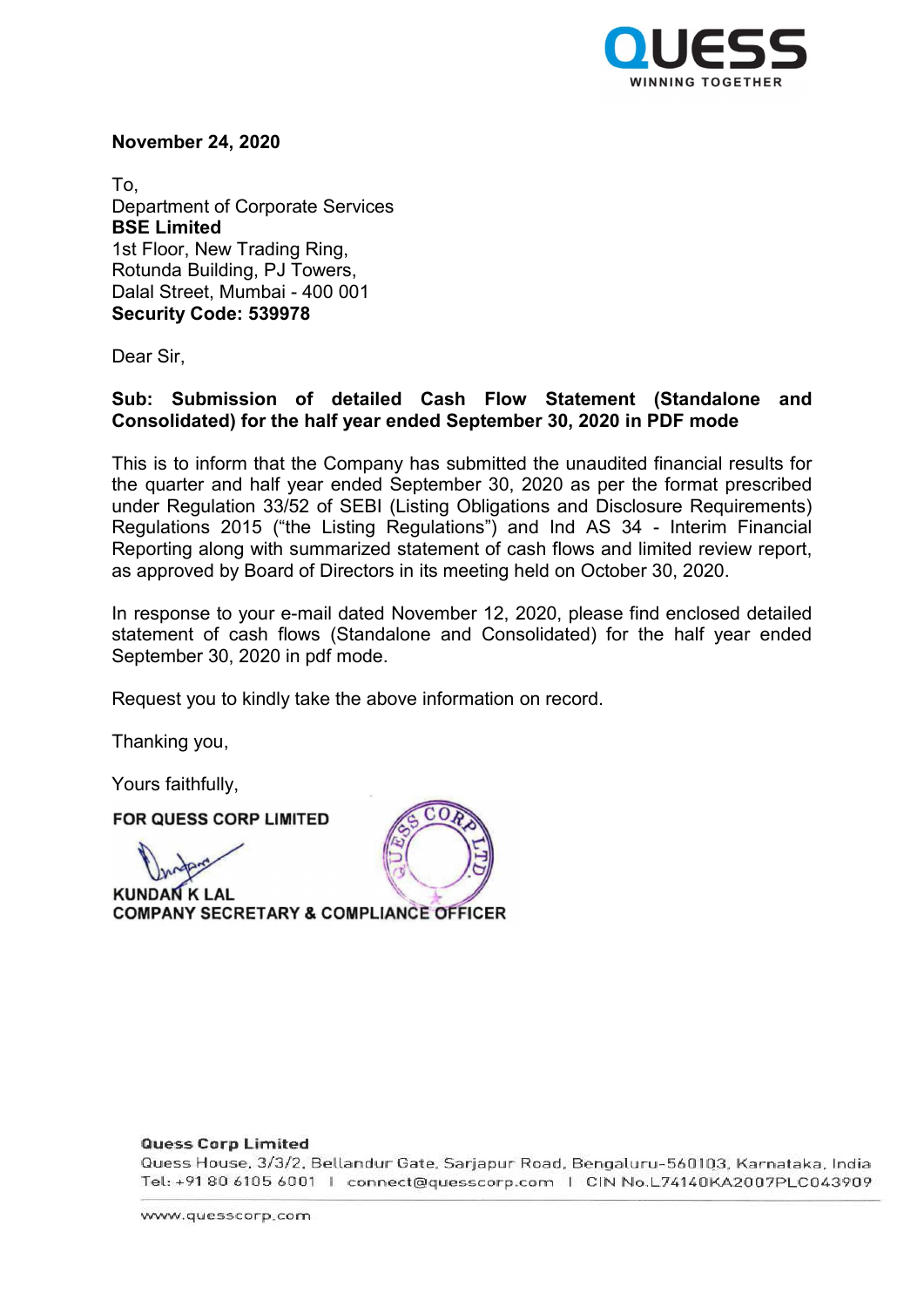| Quess Corp Limited<br>Registered Office: Quess House, 3/3/2, Bellandur Gate, Sarjapur Road, Bengaluru 560 103;<br>CIN No. L74140KA2007PLC043909 |                                              |                    |
|-------------------------------------------------------------------------------------------------------------------------------------------------|----------------------------------------------|--------------------|
| Standalone Statement of Cash flows for the half year ended 30 September 2020                                                                    | (INR in millions)<br>For the half year ended |                    |
| Particulars                                                                                                                                     | 30 September 2020                            | 30 September 2019* |
|                                                                                                                                                 | (Unaudited)                                  | (Unaudited)        |
| Cash flows from operating activities                                                                                                            |                                              |                    |
| Profit after tax                                                                                                                                | 34.87                                        | 1,081.15           |
| Adjustments to reconcile net profit to net cash provided by operating activities:<br>Depreciation and amortisation expense                      |                                              |                    |
| Profit/ (loss) on sale of property, plant and equipment, net                                                                                    | 284 30                                       | 335.90             |
| Bad debts written off                                                                                                                           | (0.15)<br>62.34                              | 25.56<br>80 28     |
| Liabilities no longer required written back                                                                                                     | (0.37)                                       | $\sim$             |
| Provision for bad and doubtful debts, net                                                                                                       | 6.71                                         | (6763)             |
| Interest on loans given to related parties                                                                                                      | (2110)                                       | (20166)            |
| Interest income on term deposits                                                                                                                | (12.38)                                      | (56, 81)           |
| Interest income on present valuation of financial instruments<br>Tax expense                                                                    | (7, 67)                                      | (31.45)            |
| Expense on employee stock option scheme                                                                                                         | 287 26                                       | (86, 48)           |
| Rent concession                                                                                                                                 | 50 06<br>(31.77)                             | 10,67              |
| Finance costs                                                                                                                                   | 41748                                        | 510.71             |
| Exceptional item (Dimunition in value of investments) [refer note 8]                                                                            | 112.70                                       |                    |
| Interest income from investments in debentures                                                                                                  | ×                                            | (41, 25)           |
| Net fair value loss on mutual funds                                                                                                             | ٠                                            | 44.58              |
| Net gain on sale of investments in mutual funds<br>Foreign exchange gain                                                                        |                                              | (48, 46)           |
| Operating profit before working capital changes                                                                                                 | (2.18)                                       |                    |
| Changes in operating assets and liabilities                                                                                                     | 1,145.23                                     | 473,96             |
| Changes in inventories                                                                                                                          | 21.21                                        | 4.61               |
| Changes in trade receivables and unbilled revenue                                                                                               | 7.24                                         | (605, 87)          |
| Changes in loans, other financial assets and other assets                                                                                       | (150, 28)                                    | (67, 95)           |
| Changes in trade payables and other financial liabilities                                                                                       | 260 22                                       | 14.03              |
| Changes in other liabilities and provisions<br>Cash generated from operations                                                                   | (296.87)                                     | 530.37             |
| Income taxes paid, net of refund                                                                                                                | 1,021.62                                     | 1,430.30           |
| Net cash flows from operating activities (A)                                                                                                    | 623.40<br>1,645.02                           | (486.67)<br>943.63 |
|                                                                                                                                                 |                                              |                    |
| Cash flows from investing activities<br>Expenditure on property, plant and equipment and intangibles, net of sale proceeds                      |                                              |                    |
| Investment in subsidiaries                                                                                                                      | (41.98)                                      | (44.49)            |
| Proceeds from sale of investments                                                                                                               | 333.18                                       | (260.41)<br>388.55 |
| Bank deposits (having original maturity of more than three months), net                                                                         | (68.81)                                      | 706 30             |
| Loans given to related parties                                                                                                                  | 1,028.13                                     |                    |
| Repayment of loans by related parties                                                                                                           | ×.                                           | (2, 841, 39)       |
| Interest received on Debentures                                                                                                                 |                                              | 41.25              |
| Interest received on term deposits<br>Net cash from/ (used in) investing activities (B)                                                         | 8.52                                         | 60.74              |
|                                                                                                                                                 | 1,259.04                                     | (1,949.44)         |
| Cash flows from financing activities                                                                                                            |                                              |                    |
| Proceeds from term loans                                                                                                                        | 0.50                                         | 1,36               |
| (Repayment)/ Proceeds from borrowings                                                                                                           | (4, 741, 88)                                 | 637.64             |
| Proceeds from issue of equity shares, net of issue expenses                                                                                     | 1.27                                         | 847.21             |
| Loans from related parties<br>Repayment of lease liabilities                                                                                    | 5.24                                         | 0.13               |
| Interest paid                                                                                                                                   | (99.44)<br>(366.21)                          | (115, 28)          |
| Net cash (used in)/ from financing activities (C)                                                                                               | (5, 200.52)                                  | (412.26)<br>958,80 |
|                                                                                                                                                 |                                              |                    |
| Net decrease in cash and cash equivalents $(A+B+C)$                                                                                             | (2, 296, 46)                                 | (4701)             |
| Cash and cash equivalents at the beginning of the period                                                                                        | 3,902.90                                     | 3,396.15           |
| Cash and cash equivalents at the end of the period                                                                                              | 1,606.44                                     | 3,349.14           |
| Components of cash and cash equivalents                                                                                                         |                                              |                    |
| Cash in hand                                                                                                                                    | 2.63                                         | 3.02               |
| Balances with banks                                                                                                                             |                                              |                    |
| In current accounts                                                                                                                             | 1,603.73                                     | 3,297.59           |
| In deposit accounts (with original maturity of less than 3 months)<br>Cash and cash equivalents as per standalone balance sheet                 | 0.08                                         | 48 53              |
|                                                                                                                                                 | 1,606.44                                     | 3,349.14           |

Quess Corp Limit

\*Previously reviewed and retrospectively adjusted

The disclosure for the half year ended <sup>30</sup> September <sup>2020</sup> and <sup>30</sup> September <sup>2019</sup> are prepare<sup>d</sup> in compliance with Indian Accounting Standard (Ind AS 34) Interim Financial Reporting